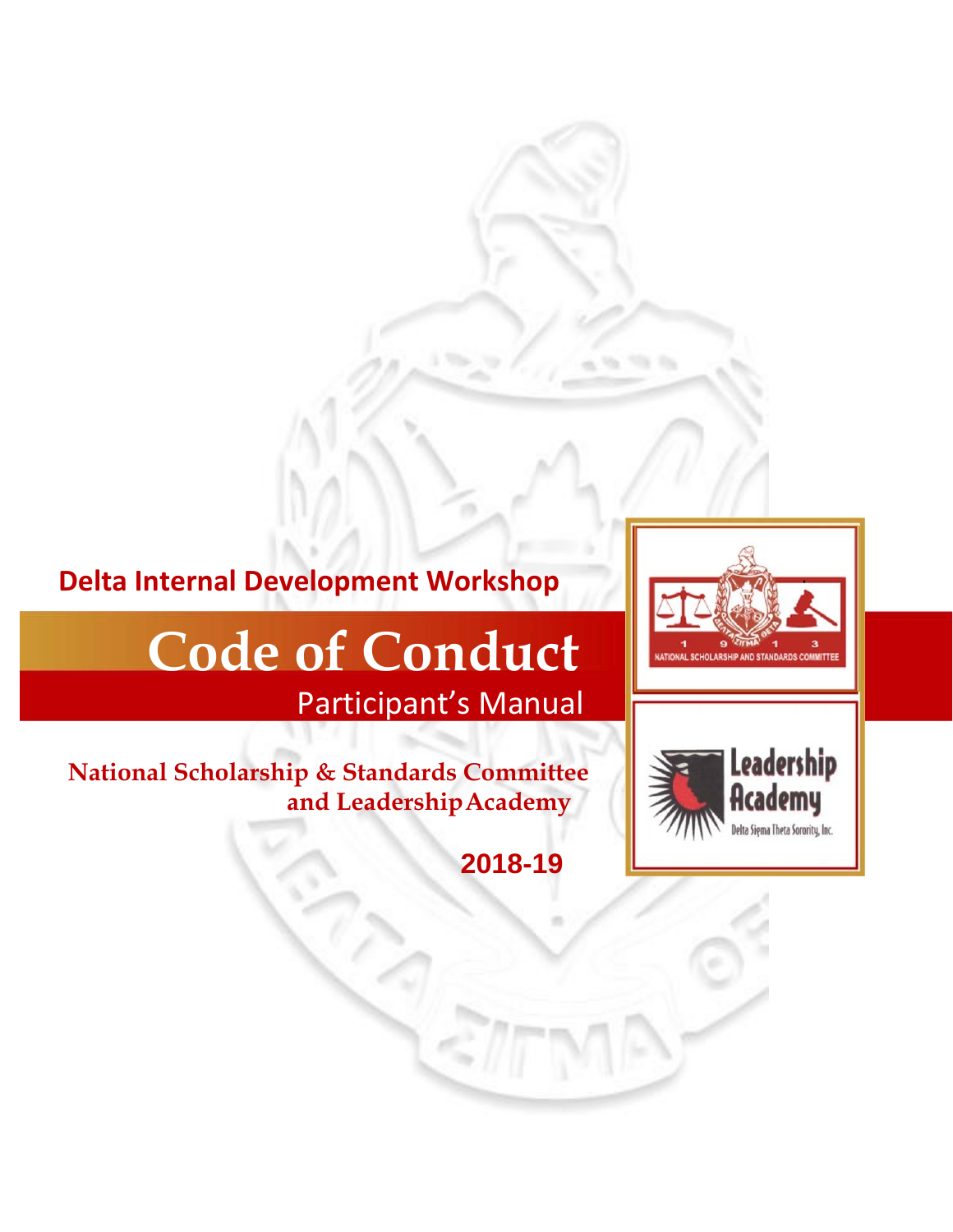## **INTRODUCTION**

The purpose of this workshop is to help sorors become familiar with and gain a better understanding of the policies related to both acceptable and unacceptable behaviors, as well as gaining a higher understanding of the importance of this critical document, the Code of Conduct, and how each member has a responsibility to adhere to its content.

The National Scholarship & Standards Committee in collaboration with the Leadership Academy developed this training document as a means of helping members and chapters become familiar and be more aware of the core values deemed necessary to ensure the continued existence of our organization.

*Every organization, whether it is a company, a club or a fraternal order, has expectations of how its members should act among each other and with those outside of the organization. The set of principles that govern these expectations is referred to as a code of conduct. They may be implied or written. Organizations may impose penalties for breaking their codes of conduct.* 

www.ehow.com

Delta Sigma Theta is no exception.

Delta Sigma Theta Sorority, Inc., a national service sorority, requires that its members exemplify and encourage high cultural, intellectual, and moral standards and that their actions exemplify the public and personal behaviors that reflect the ideals and principles espoused by the Sisterhood.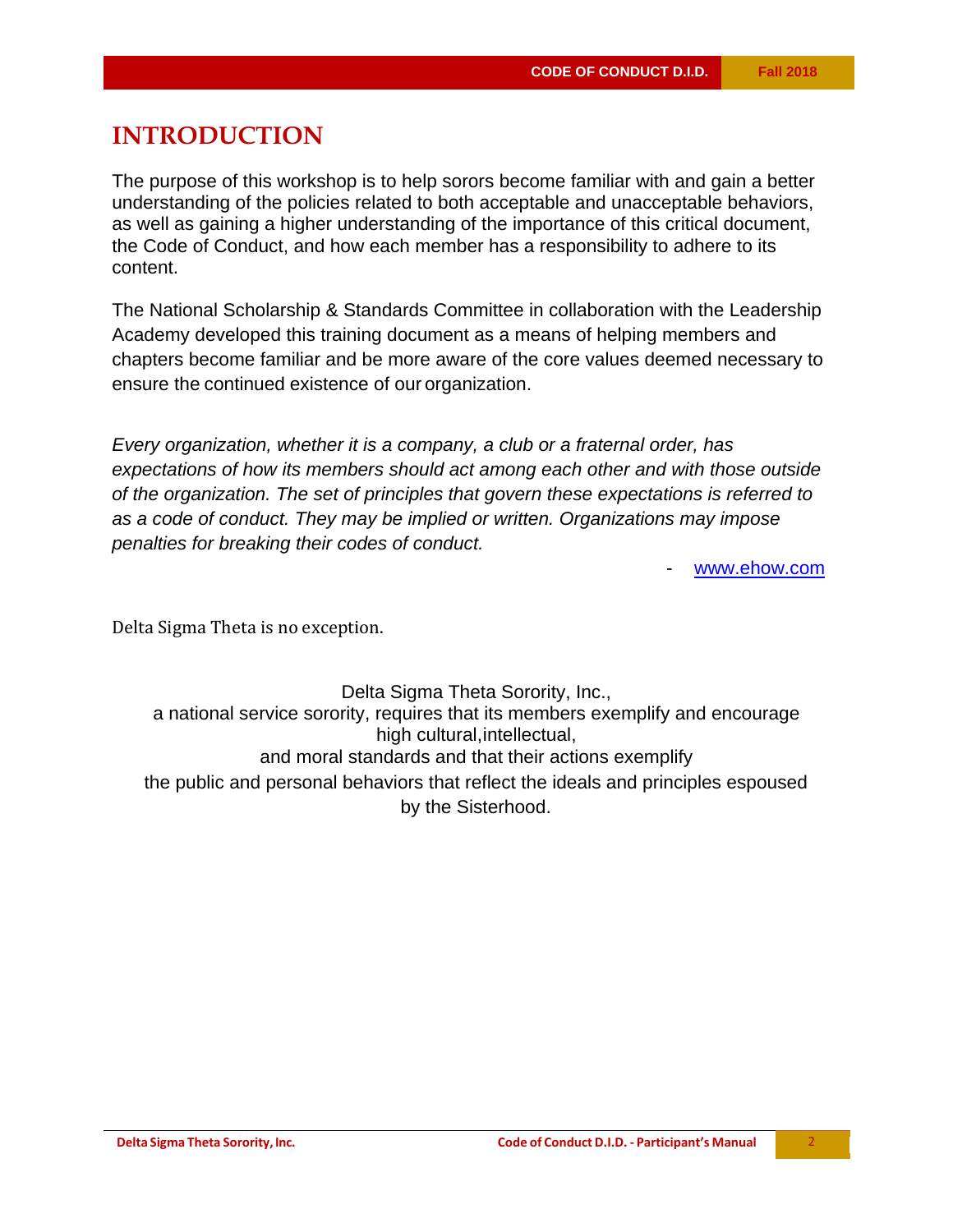## **AGENDA**

- Meditation
- Goal & Objectives
- Why have a mandatory Code of Conduct D.I.D.?
- Elements of the Code of Conduct
- Code of Ethics
	- o Activity Game #1
- Definition of Terms
- 10 Areas of the Disciplinary Action Code
	- o Activity Game #2
- A message from a sanctioned Collegiate member
- Disciplinary Action Guidelines
	- o Disciplinary Action Checklist
- Rehabilitation Plan
- You Are Always Wearing Your Letters
- Activity Game  $#3 Case$  Studies
- Your responsibility to Delta Sigma Theta!
- Wrap-up/Evaluation

#### **Ground Rules**

Adhere to the following ground rules:

- No sidebars
- Share the air
- Silence phones
- No checking email
- Ask questions
- Respect all contributions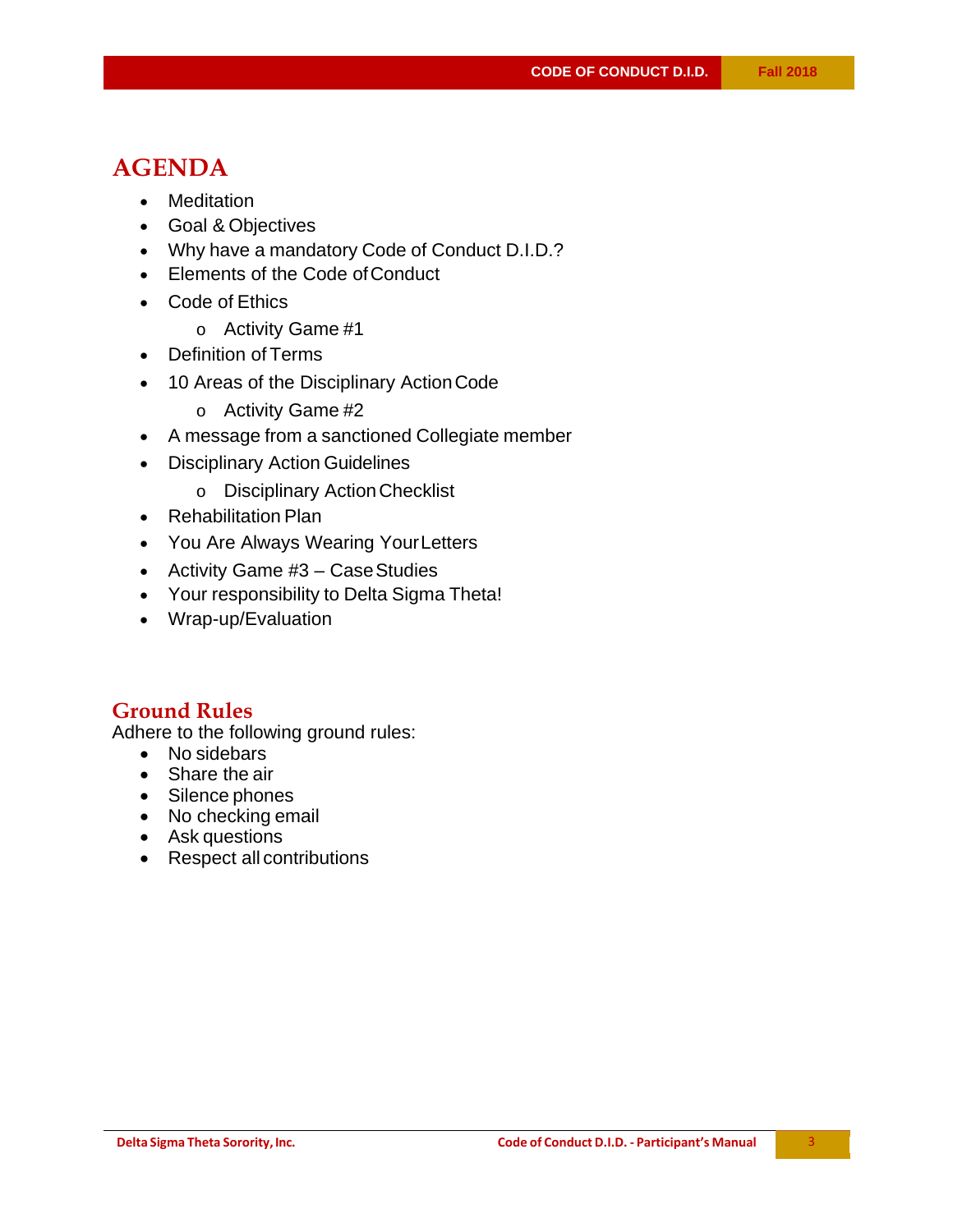## **GOAL**

The goal of this session is to help participants become familiar with and gain a better understanding of the Sorority's Code of Conduct.

## **OBJECTIVES:**

- Δ Increase understanding of our Code of Conduct
	- o Examine the Code of Ethics
	- o Examine the 10 disciplinary action codes
- Δ Understand the ramifications of not following the policy of the Sorority
	- o Understand specific terms
	- o Review the Disciplinary Action Guidelines
	- o Review the Rehabilitation Plan process
- Δ Resolve sample case studies involving the Code of Conduct

## **RESOURCES:**

- Code of Conduct, dated April 2018
- Participant's Manual
- Chapter Management Handbook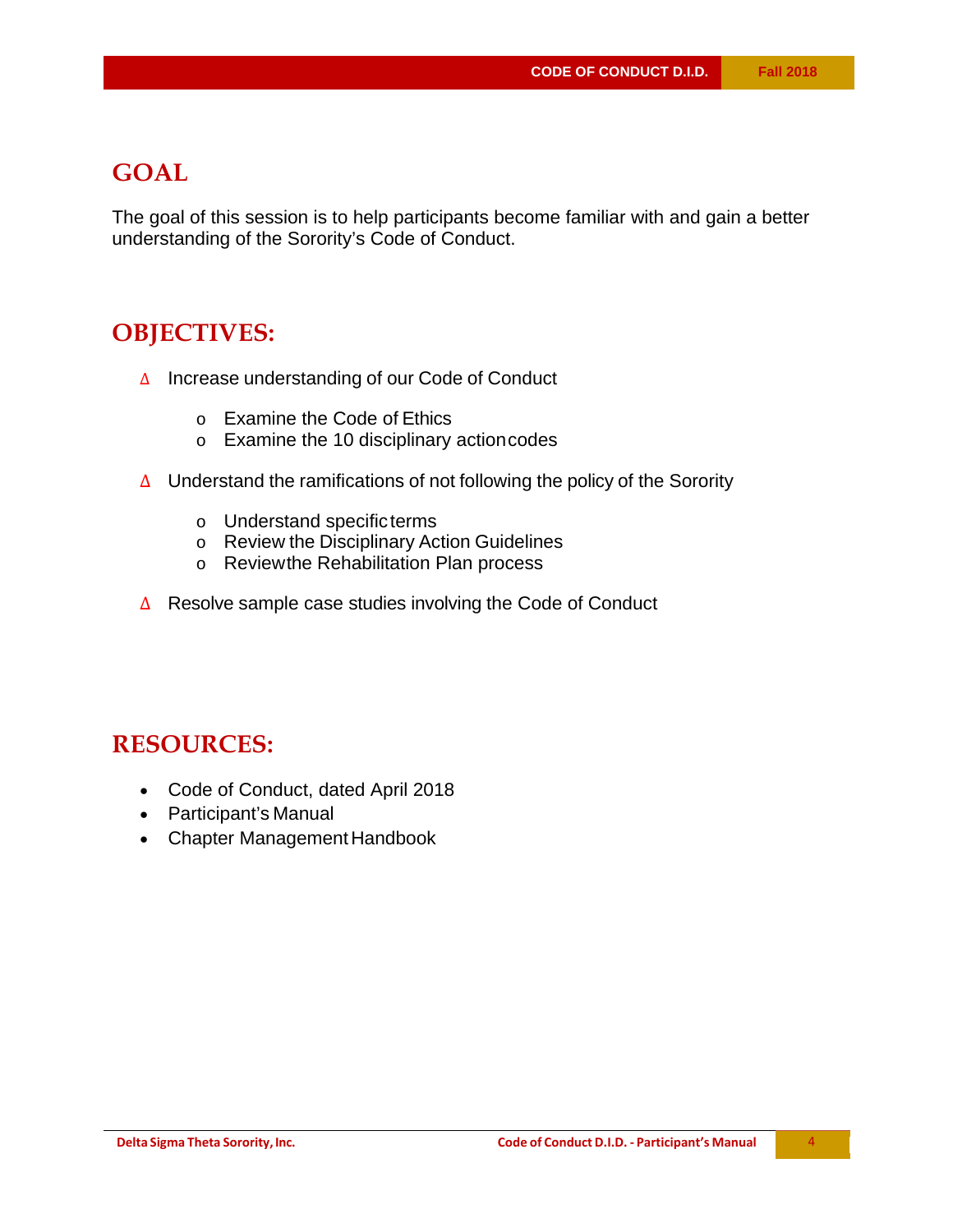## **Delta Sigma Theta Sorority, Inc. CODE OF CONDUCT** *–* **ACTIVITY #1**

# **Code of Ethics**

Review the list of seventeen (17) statements included in the Code of Ethics, list the words or combination of words that are repeated more than twice, not including "sorority."

> **1. 2. 3. 4. 5. 6. 7. 8. 9.**

**REPEAT: to say again; words are often repeated for emphasis**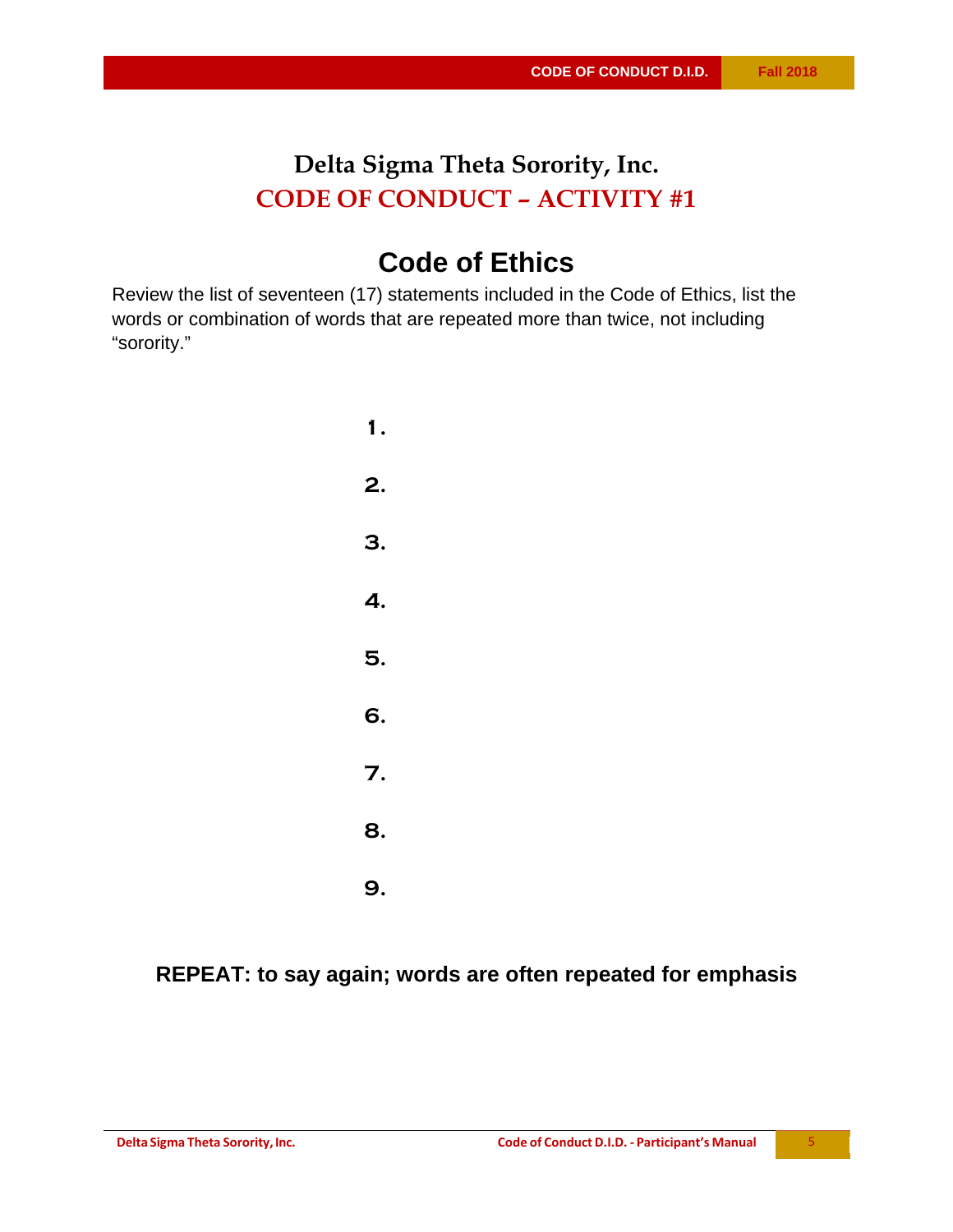# **Delta Sigma Theta Sorority, Inc. CODE OF CONDUCT** *–* **ACTIVITY #2**

| <b>Incident Description - Potential Violation</b>                                                                                                                                                                                                                                                                           | Is this a<br>violation? | Code(s) | Fine/sanction |
|-----------------------------------------------------------------------------------------------------------------------------------------------------------------------------------------------------------------------------------------------------------------------------------------------------------------------------|-------------------------|---------|---------------|
|                                                                                                                                                                                                                                                                                                                             | Yes/No                  |         |               |
| Having a meeting with Pyramids without an advisor. Meeting topic: Explain<br>1.<br>the necessary attire for Membership Intake                                                                                                                                                                                               |                         |         |               |
| 2.<br>Having a Pyramid call or text you every morning                                                                                                                                                                                                                                                                       |                         |         |               |
| Forgetting to turn in the required forms (Demographics Report Form and<br>3.<br>Internal Audit) as a part of compliance documents                                                                                                                                                                                           |                         |         |               |
| This was a busy year and all of the chapter members are Seniors, they<br>4.<br>implemented only one program (Annual Blood Drive) due to class schedules<br>and other conflicts but they paid their dues, attended Regional Conference and<br>StateCluster.                                                                  |                         |         |               |
| Having Pyramid Circle greet and present a gift to the men of Omega Psi Phi<br>5.<br>during the noon day break on campus                                                                                                                                                                                                     |                         |         |               |
| Soror Delta witnessed Soror Sigma harassing a pyramid (all up in her face,<br>6.<br>using profanity). When the advisor found out, she called the Soror Delta to<br>come in for questioning during the investigation, but since Soror Delta was not<br>involved in membership intake, she did not return the advisor's call. |                         |         |               |
| Slapping a pyramid; wiping a "SMILE" off<br>7.                                                                                                                                                                                                                                                                              |                         |         |               |
| Pyramids are asked to participate in an investigation prompted by a letter to a<br>8.<br>college official. They repeatedly state that no incidents of hazing have occurred.<br>But the letter specifically states who was present and details the incident.                                                                 |                         |         |               |
| 9. The chapter submitted all documents via the RED Zone for compliance and<br>awaited receipt of the Compliance letter from the RD. As the desired start date<br>of the Membership Intake activities quickly approached they proceeded and<br>anticipated receiving the letter soon.                                        |                         |         |               |
| 10. The chapter website was just completed and will be launched today. The<br>webmaster is very proud of securing all the information from previous lines to be<br>included on the site; a special graphic with the Sorority's crest is also prominent<br>on the page,                                                      |                         |         |               |
| 11. Soror Delta received a call from a friend who just opened a new salon; it<br>specializes in natural hair; to show her support and to increase visibility of the<br>salon; Soror Delta transmitted the chapter roster to her friend to be part of her<br>email distribution list.                                        |                         |         |               |
| 12. The chapter Treasurer has attended two meetings this year, it is now February,<br>and the chapter has not received a financial report since December (emailed to<br>Chapter President). The Financial Secretary and Assistant Financial Secretary<br>have receipted and made the last two chapter deposits.             |                         |         |               |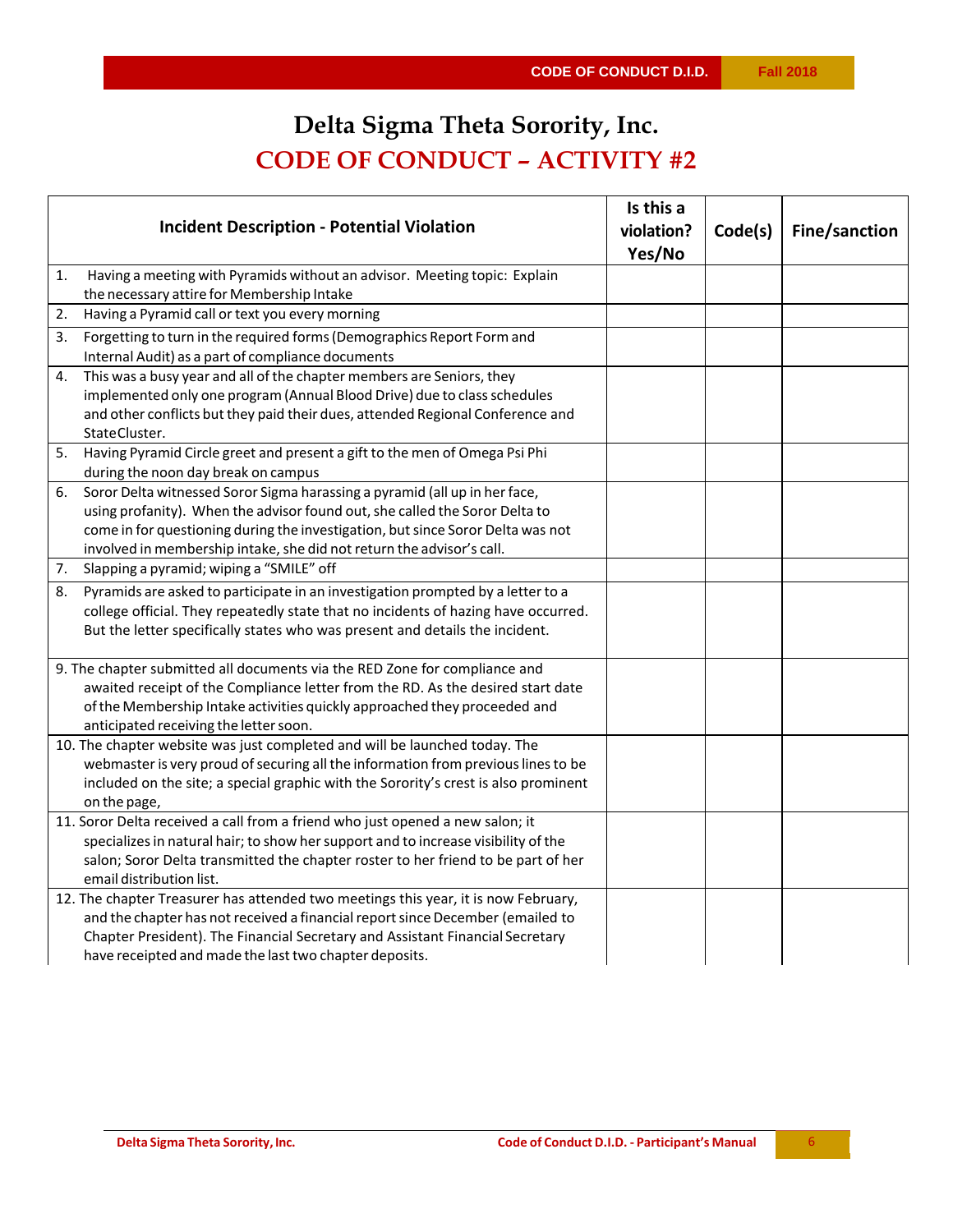| <b>Incident Description - Potential Violation</b>                                                                                                                                                                                                              | Is this a<br>violation?<br>Yes/No | Code(s) | Fine/sanction |
|----------------------------------------------------------------------------------------------------------------------------------------------------------------------------------------------------------------------------------------------------------------|-----------------------------------|---------|---------------|
| 13. After repeated requests, The President of Any City Alumnae Chapter failed to send in<br>the Chapter's Policies and Procedures and Rules of Order Form to the National<br>Scholarship & Standards Member.                                                   |                                   |         |               |
| 14. The Members of Beta Beta Beta Chapter decide to participate in the Flip Flop day on<br>their campus. During the performance the sorors wore the letters of another<br>fraternity and performed routines that involved cursing and belittling other Greeks. |                                   |         |               |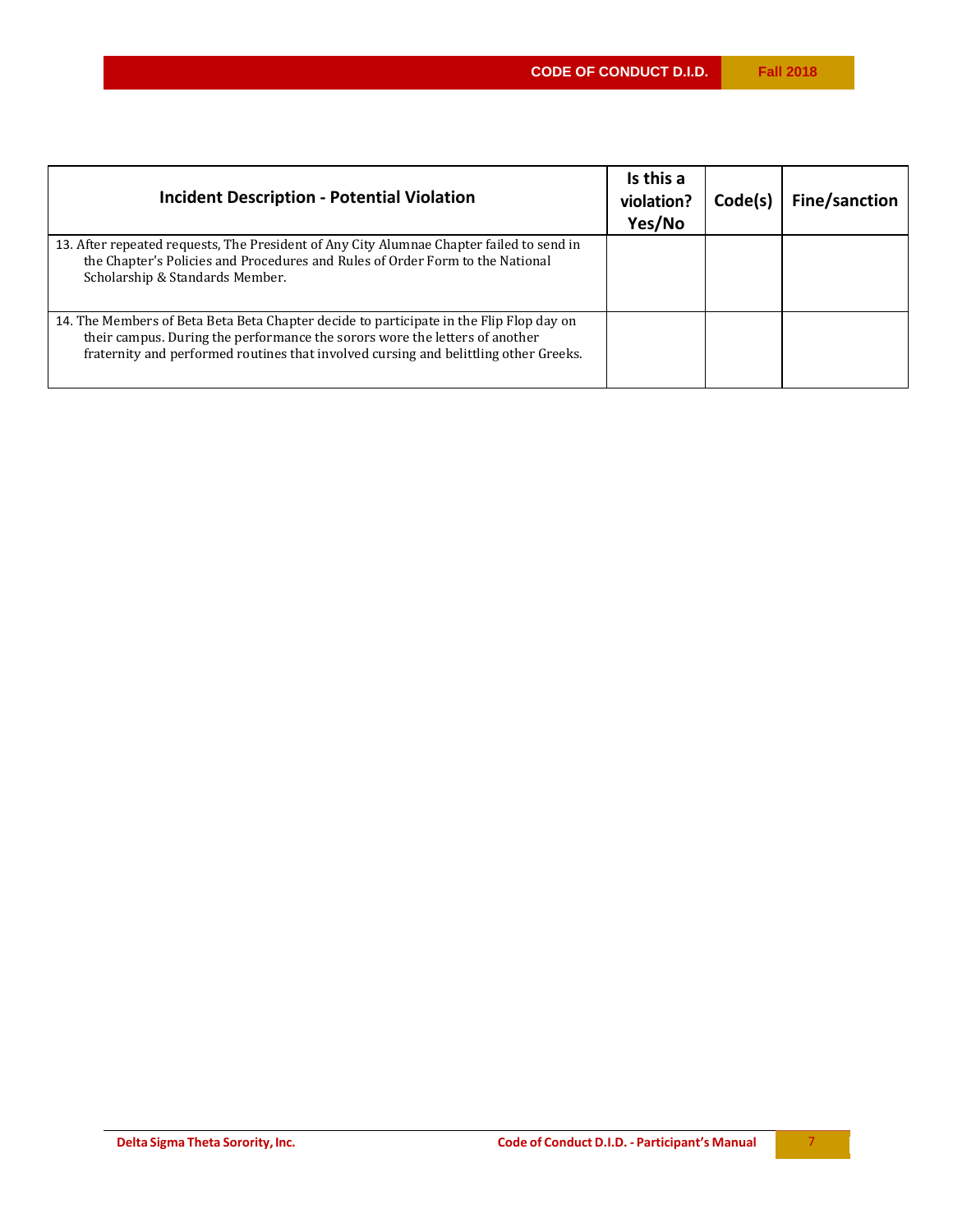## **NOTES**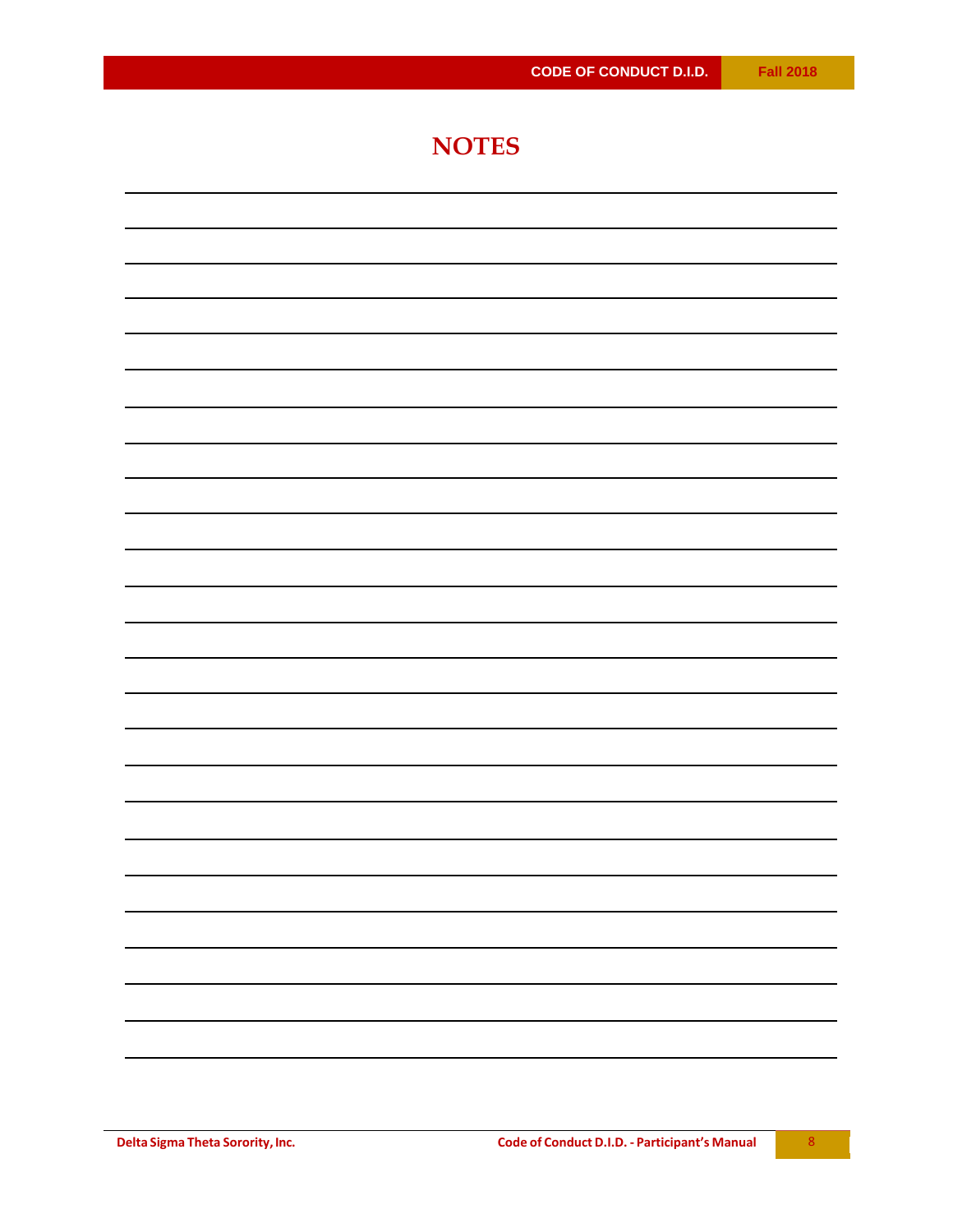## **REFERENCES**

#### **Code of Conduct, April 2018**  Code of Ethics

#### **Constitution and Bylaws of Delta Sigma Theta Sorority, Inc.**

Article XIII – Discipline, Section 4. Hazing, page 64

#### **Chapter Management Handbook – 2018 Edition**

Appendix A-4: Initial Steps for Chapter Establishment Section XIV –Discipline and Rehabilitation